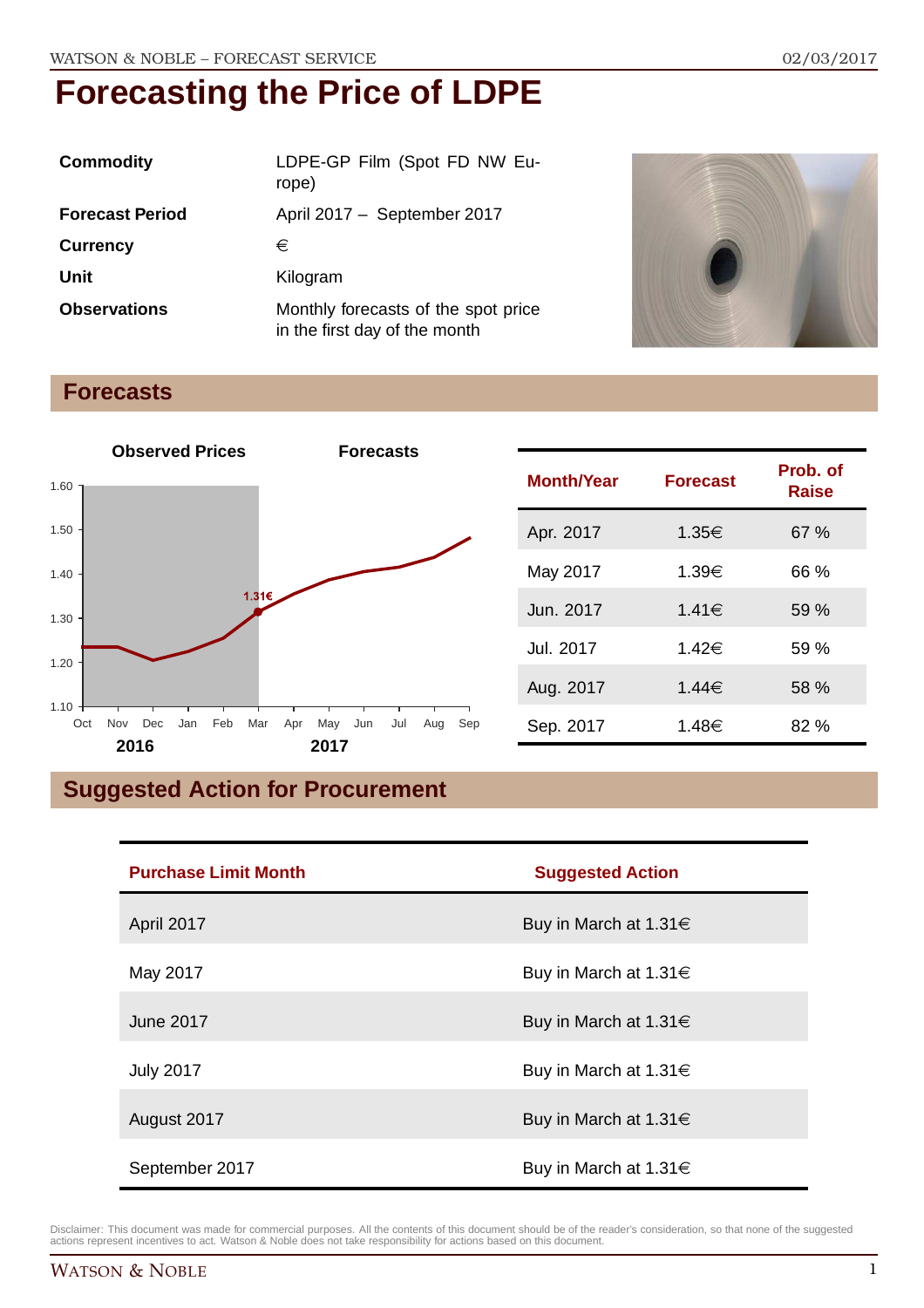## **Impact Analysis: One Month Forecast**



Our algorithm forecasts a higher price of LDPE in one month: it is expectable that the price increases 3.02% from  $1.31 \text{ } \in$  to  $1.35 \text{ } \in$ until the beginning of April.

## **Indices of Factors**



#### **Interpretation**

- **Slight increase of Supply: Negative pressure of the** Supply index
- **Increase of Demand**: Positive pressure of the Demand index
- **Considerably positive pressure of the index of LDPE**
- Positive pressure of the index of variables representing the market upstream
- Positive pressure of the index of variables representing the market downstream
- Positive pressure of the financial index
- Positive pressure of other commodities and other factors
- Focus on Poland, Mexico, and US

#### **Impact per Country**

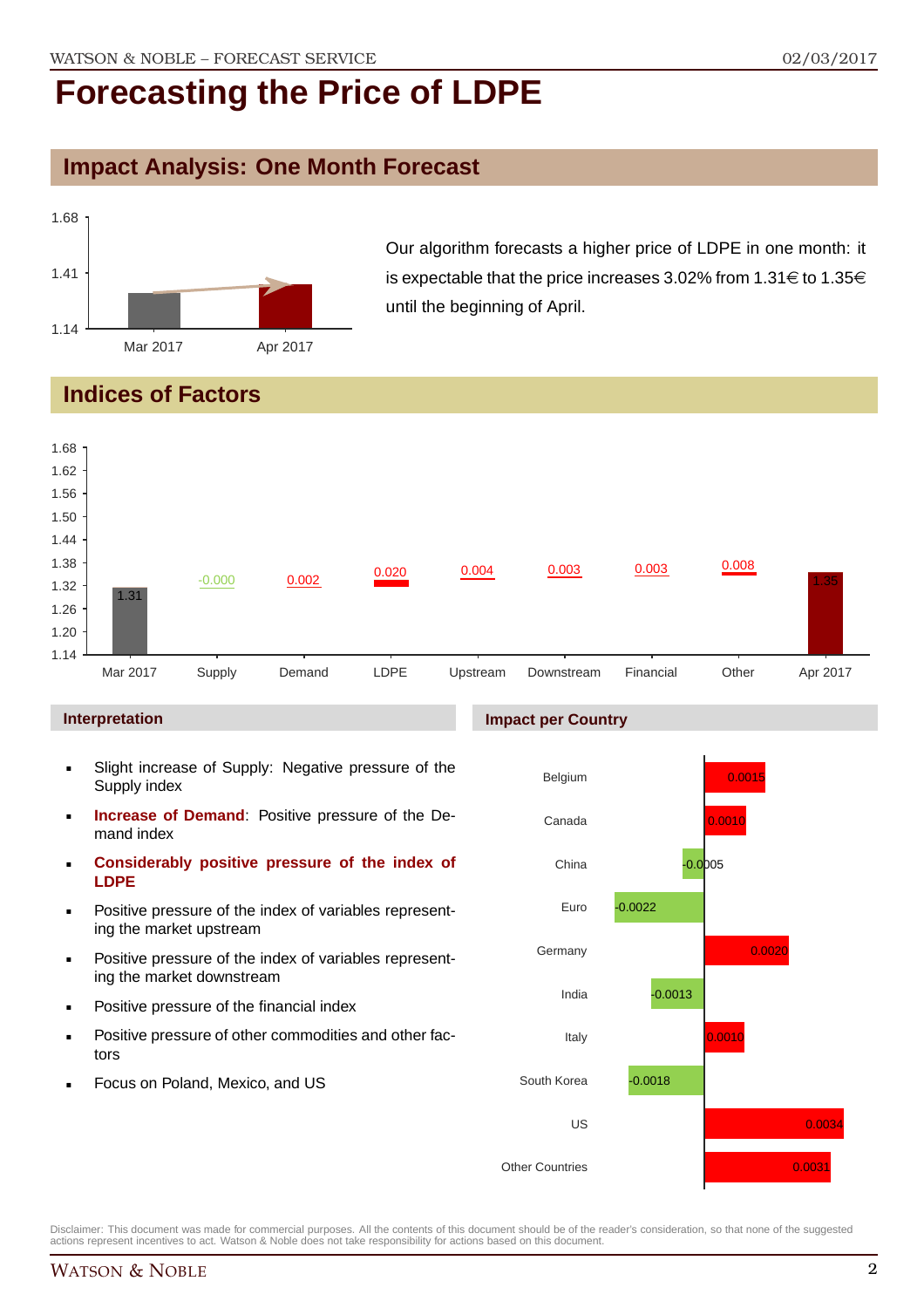## **Impact Analysis: Two Months Forecast**



Our algorithm forecasts a higher price of LDPE in two months: it is expectable that the price increases 5.44% from  $1.31 \text{ } \in$  to  $1.39 \text{ } \in$ until the beginning of May.

## **Indices of Factors**

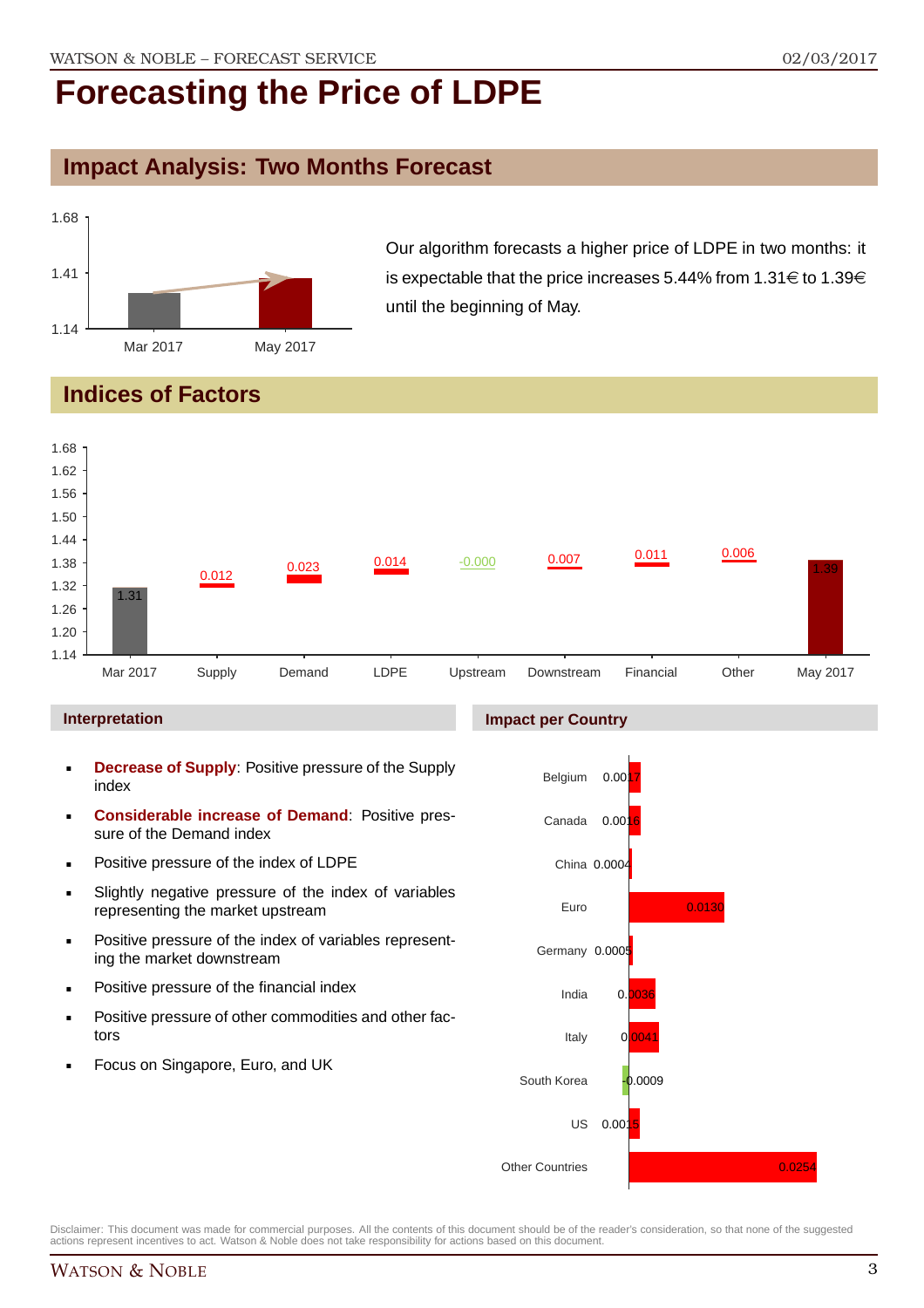## **Impact Analysis: Three Months Forecast**



Our algorithm forecasts a higher price of LDPE in three months: it is expectable that the price increases 6.87% from 1.31 $\in$  to 1.41 $\in$ until the beginning of June.

## **Indices of Factors**



#### **Interpretation**

- **Decrease of Supply**: Positive pressure of the Supply index
- **Increase of Demand**: Positive pressure of the Demand index
- Slightly positive pressure of the index of LDPE
- **Positive pressure of the index of variables represent**ing the market upstream
- **Positive pressure of the index of variables represent**ing the market downstream
- **•** Positive pressure of the financial index
- **Positive pressure of other commodities and other fac**tors
- **Focus on Singapore, Euro, and Mexico**

#### **Impact per Country**

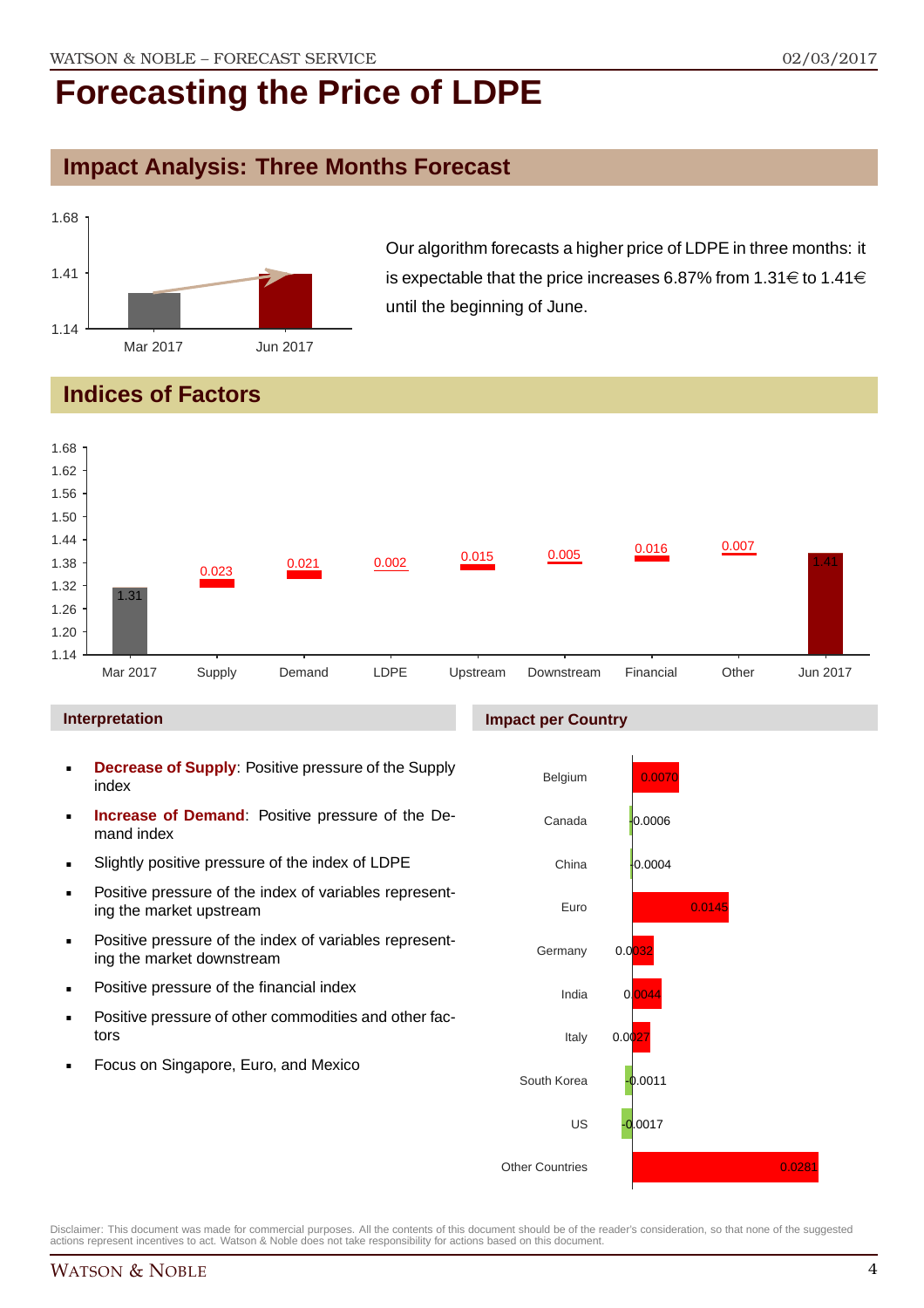## **Impact Analysis: Four Months Forecast**



Our algorithm forecasts a higher price of LDPE in four months: it is expectable that the price increases 7.63% from 1.31 $\in$  to 1.42 $\in$ until the beginning of July.

## **Indices of Factors**



#### **Interpretation**

- **Considerable decrease of Supply**: Positive pressure of the Supply index
- **Increase of Demand**: Positive pressure of the Demand index
- **Negative pressure of the index of LDPE**
- Slightly positive pressure of the index of variables representing the market upstream
- **Positive pressure of the index of variables represent**ing the market downstream
- **Considerably positive pressure of the financial index**
- Slightly positive pressure of other commodities and other factors
- Focus on Euro, US, and Canada

#### **Impact per Country**

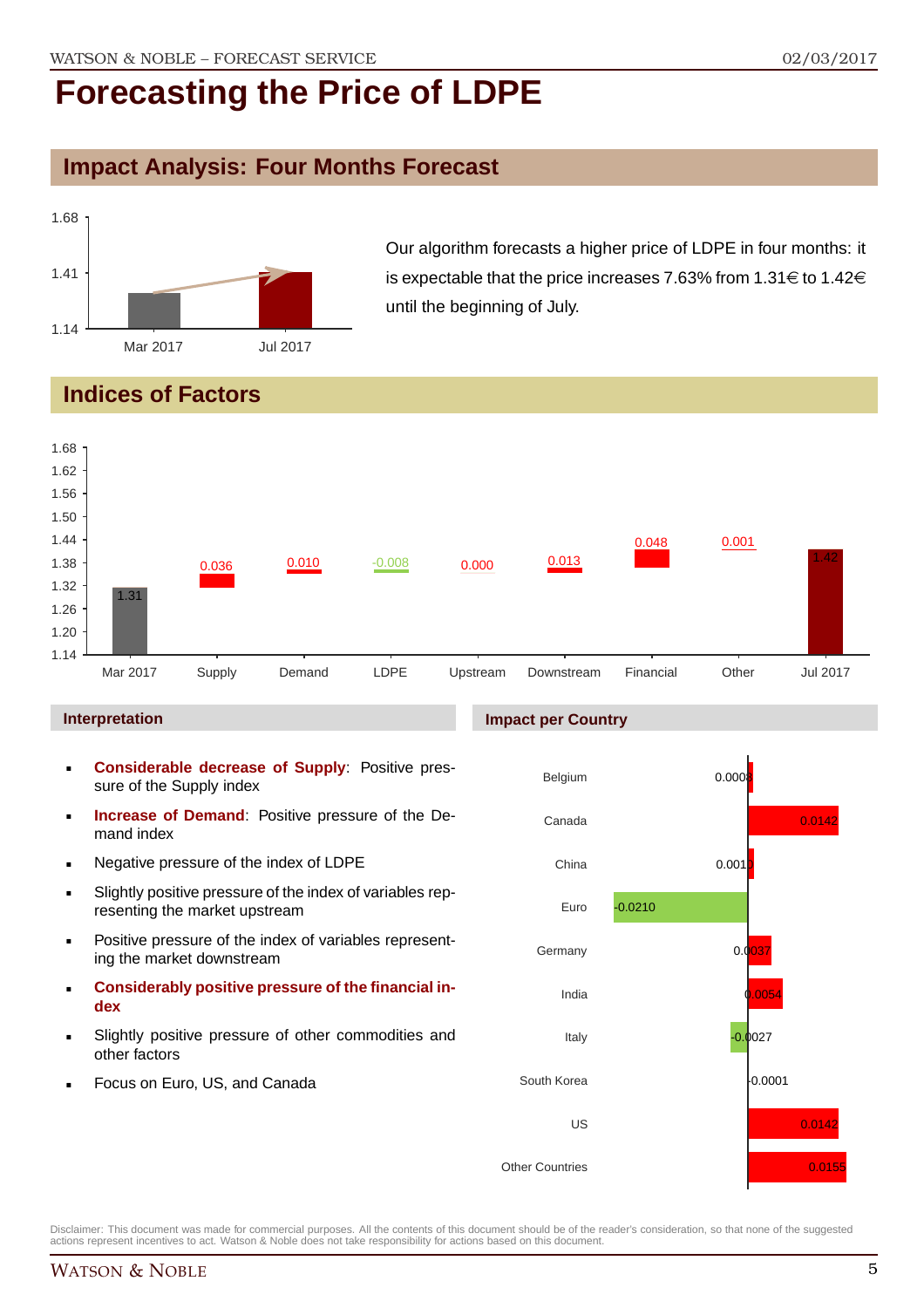## **Impact Analysis: Five Months Forecast**



Our algorithm forecasts a higher price of LDPE in five months: it is expectable that the price increases 9.32% from 1.31 $\in$  to 1.44 $\in$ until the beginning of August.

## **Indices of Factors**



#### **Interpretation**

- **Considerable decrease of Supply**: Positive pressure of the Supply index
- **Considerable increase of Demand**: Positive pressure of the Demand index
- **Positive pressure of the index of LDPE**
- **Positive pressure of the index of variables represent**ing the market upstream
- Slightly positive pressure of the index of variables representing the market downstream
- **•** Positive pressure of the financial index
- **Positive pressure of other commodities and other fac**tors
- Focus on Netherlands, Thailand, and Euro

#### **Impact per Country**

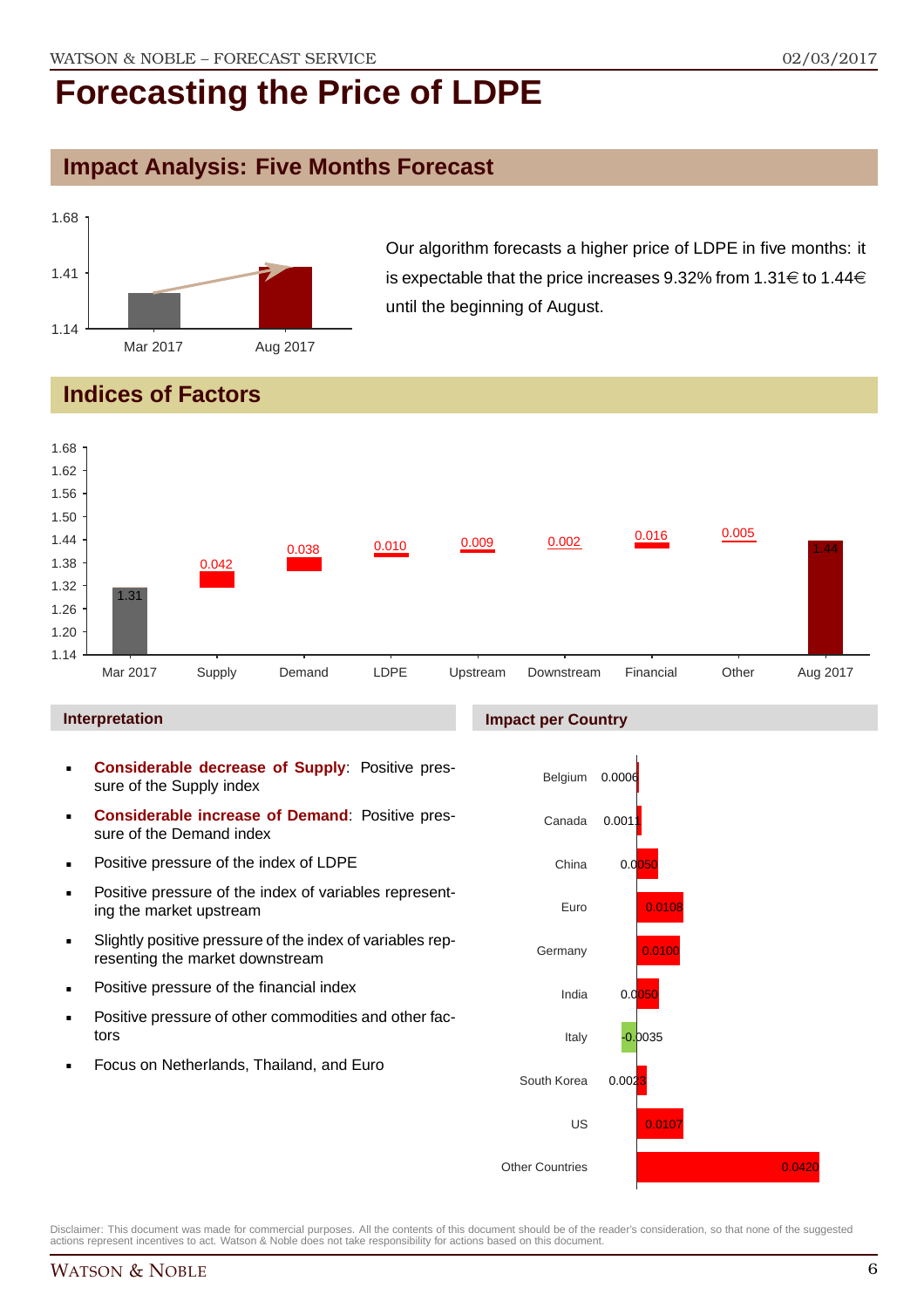### **Impact Analysis: Six Months Forecast**



Our algorithm forecasts a higher price of LDPE in six months: it is expectable that the price increases 12.61% from  $1.31 \in$  to 1.48 $\in$  until the beginning of September.

## **Indices of Factors**



#### **Interpretation**

- **Considerable decrease of Supply**: Positive pressure of the Supply index
- **Increase of Demand**: Positive pressure of the Demand index
- **Considerably positive pressure of the index of LDPE**
- Positive pressure of the index of variables representing the market upstream
- Positive pressure of the index of variables representing the market downstream
- Positive pressure of the financial index
- Negative pressure of other commodities and other factors
- Focus on Singapore, UK, and Japan

#### **Impact per Country**



Disclaimer: This document was made for commercial purposes. All the contents of this document should be of the reader's consideration, so that none of the suggested actions represent incentives to act. Watson & Noble does not take responsibility for actions based on this document.

0.0426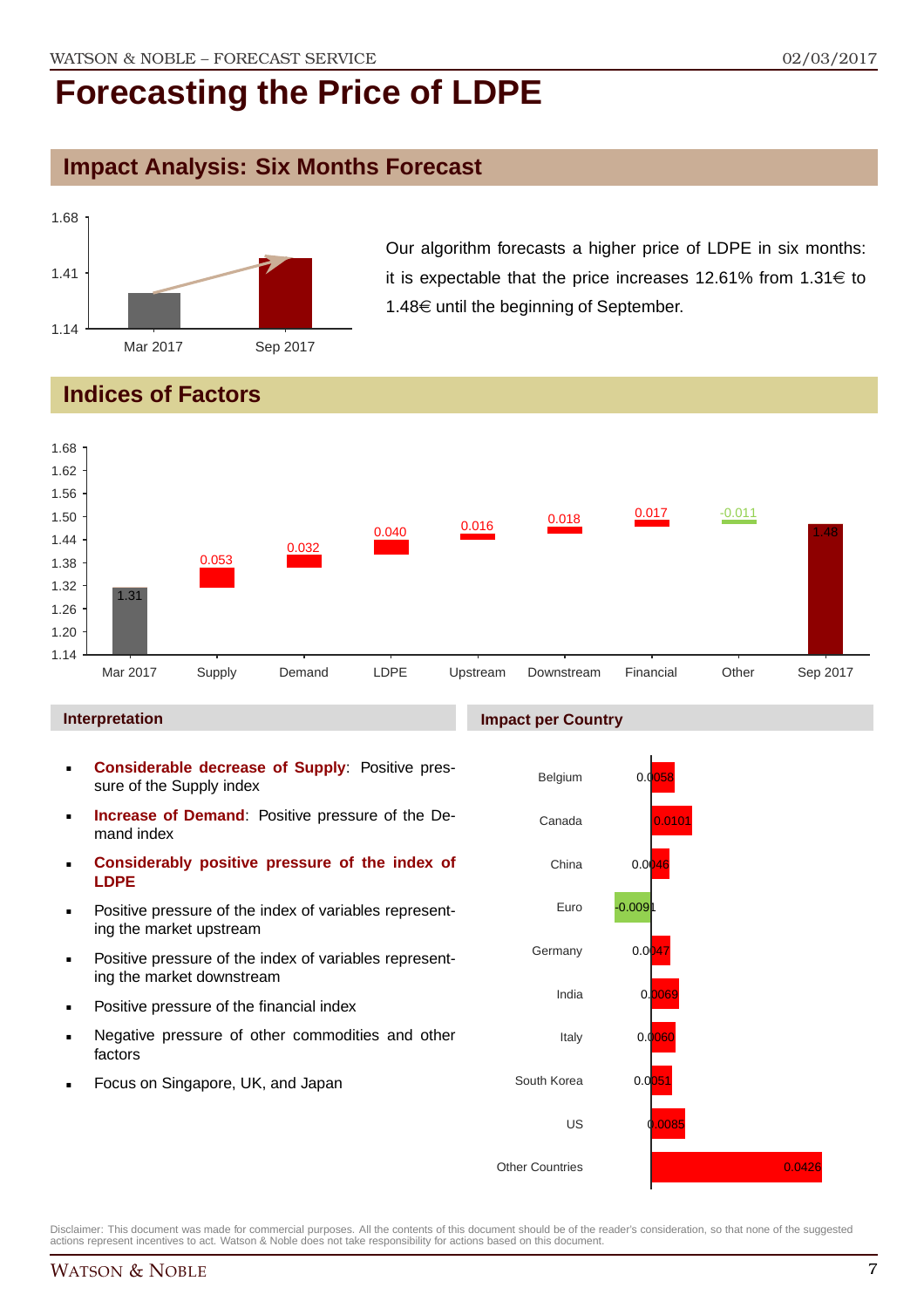## **APPENDIX – Technical Explanation of the Impact Analysis**

In this appendix, we explain the impact analysis of the factors that most contribute for our forecasts.

This Impact Analysis is conducted individually for **each time horizon**, allowing for a distinction between the indices of variables that contribute for our forecasts at short and medium run.

For each time horizon, our analysis has **two components**: first, we present the impact of variables grouped by **indices of factors**; second we present the impact of variables grouped by **indices of countries**.

### **Indices of Factors**

**Indices of factors** are indices of the weighted contributions of the variables grouped in those factors.

**Supply Index**: composed of macroeconomic variables of the producing and exporting countries. It includes variables such as production, exchange rates, inflation, monetary policy, and wages. For example, an increase in wages implies higher production costs which should (in linear, general, and ceteris paribus terms) generate an incentive to increase prices;

**Demand index**: composed of macroeconomic variables of the consuming and importing countries. It includes variables such as production, exchange rates, inflation, monetary policy, and wages. For example, a decrease in a consumer confidence index should (in linear, general, and ceteris paribus terms) increase savings and decrease demand, leading to lower prices;

**LDPE Index**: composed of variables related to LDPE. It includes variables such as the price of LDPE in different regions of the world and exports, imports, and producer prices of LDPE in some countries. For example, an increase in the price of LDPE in other region may imply an increase in the price of LDPE in Europe due to arbitrage movements;

**Upstream index**: composed of variables related to Ethylene, Ethane, Propane, and Natural Gas. It includes variables such as the price and exports, imports, and producer prices of the inputs in some countries. For example, an increase in the price of Ethylene should (in linear, general, and ceteris paribus terms) generate an increase in the price of LDPE;